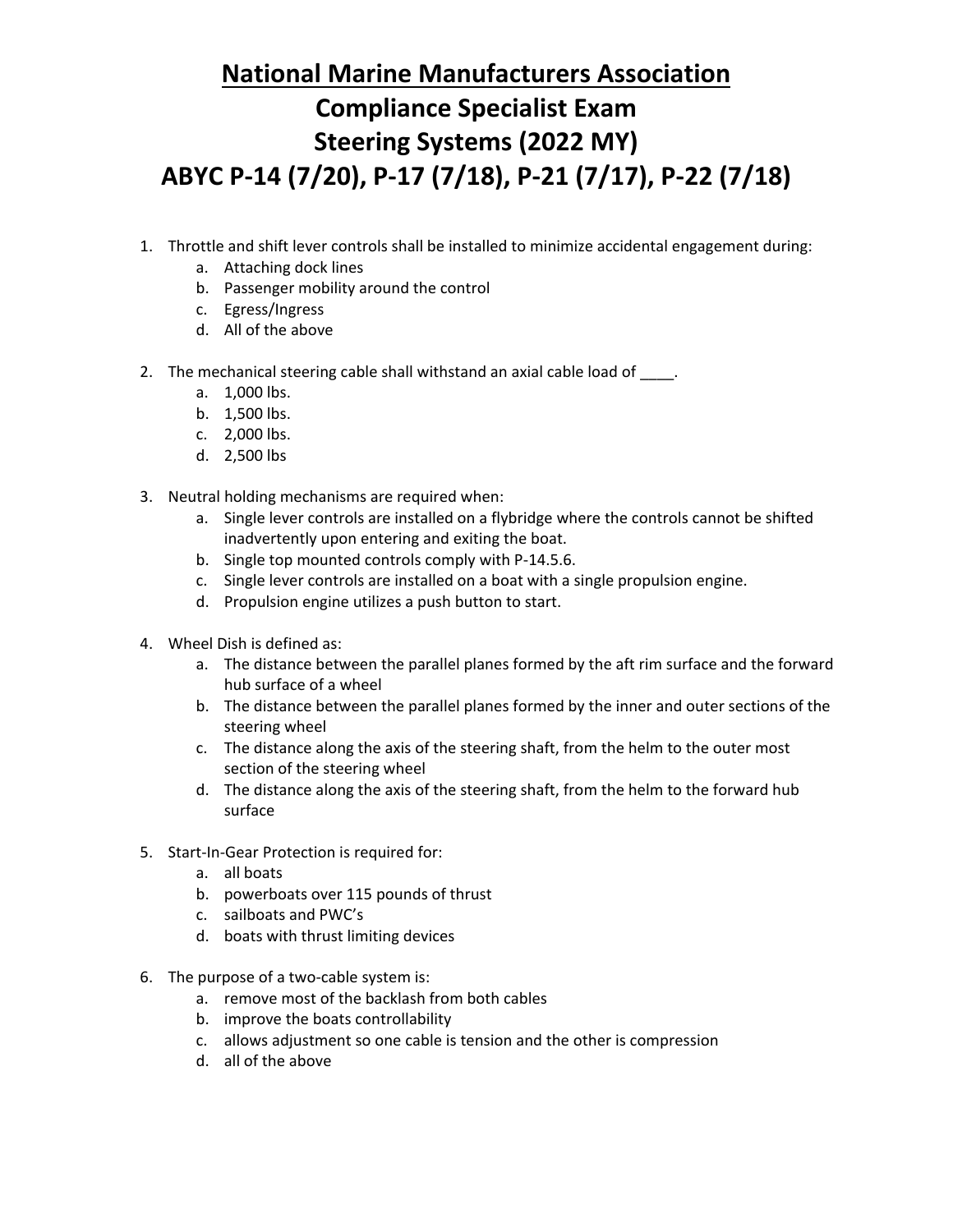## **National Marine Manufacturers Association Compliance Specialist Exam Steering Systems (2022 MY) ABYC P-14 (7/20), P-17 (7/18), P-21 (7/17), P-22 (7/18)**

- 7. An Axial Load Test requires:
	- a. A 100-pound force distributed over not more then 4-inches of the steering wheel rim, tangentially to the plane of the steering wheel rim for ten cycles at five seconds per loading.
	- b. A 100-pound force distributed over not more then 4-inches of the steering wheel rim, parallel to the plane of the steering wheel rim for ten cycles at five seconds per loading.
	- c. A 150-pound force distributed over not more then 4-inches of the steering wheel rim, tangentially to the plane of the steering wheel rim for ten cycles at five seconds per loading.
	- d. A 150-pound force distributed over not more then 4-inches of the steering wheel rim, in a direction parallel to the axis of the steering shaft for ten cycles at 5 seconds per loading.
- 8. What are the three different types of approved helm shafts?
	- a. Tapered spline shaft, Round Shaft, and Tapered square shaft
	- b. Tapered square shaft, Tapered round shaft, and spline shaft
	- c. Tapered round shaft, Square Shaft, and Tapered spline shaft
	- d. Rounded square shaft, Squared round shaft, and spline shaft
- 9. In a mechanical steering system, plain threaded jam nuts may be used to permit adjustments.
	- a. True
	- b. False
- 10. Hydraulic system components shall not be installed in areas where the operating temperatures exceeds:
	- a.  $180^{\circ}$  F
	- b.  $170^\circ$ F
	- c.  $165^{\circ}$ F
	- d.  $160^{\circ}$  F
- 11. Helm Displacement is described as:
	- a. The output volume of hydraulic fluid per helm revolution
	- b. The volume of the helm and all of its components
	- c. The ratio between the attack angle of the rudder versus helm revolutions
	- d. The flooded net volume of the cockpit minus the helm and any cockpit superstructure
- 12. The steering stops on an outboard engine shall:
	- a. be placed to provide 15 degrees of movement to each side of center
	- b. be based on manufacturer's recommendations
	- c. be placed to provide 30-degrees of movement to each side of center
	- d. be placed to provide 30-degrees of total movement